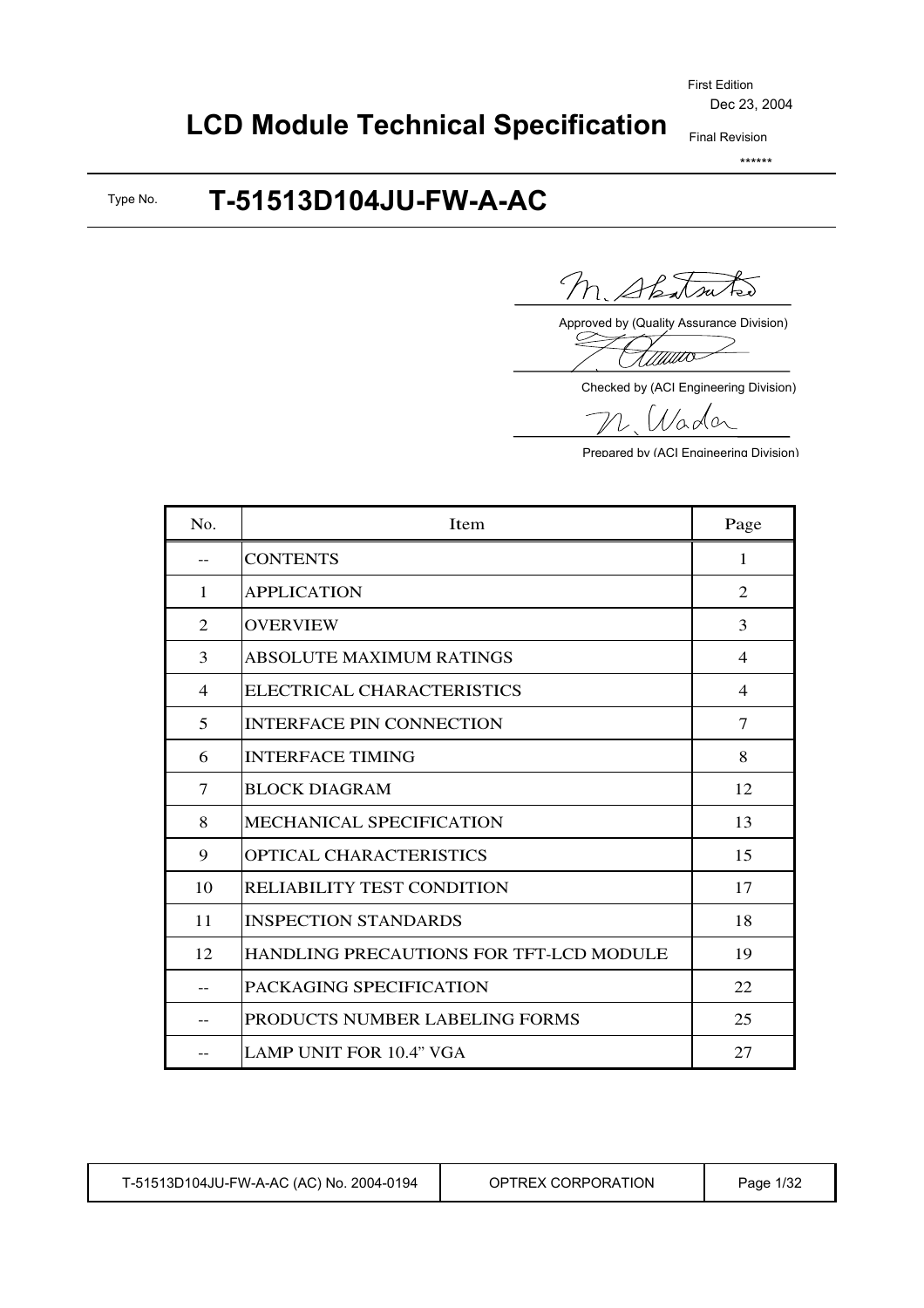## **1. APPLICATION**

This specification applies to color TFT-LCD module, T-51513D104JU-FW-A-AC.

These specification papers are the proprietary product of OPTREX and include materials protected under copyright of OPTREX. No part of this document may be reproduced in any form or by any means without the express written permission of OPTREX.

OPTREX does not assume any liability for infringement of patents, copyrights or other intellectual property rights of third parties by or arising from use of a product specified in this document. No license, express, implied or otherwise, is granted under any patents, copyrights or other intellectual property rights of OPTREX or of others.

OPTREX classifies the usage of the TFT-LCD module as follows. Please confirm the usage before using the product.

(1) Standard Usage

Computers, office equipment, factory automation equipment, test and measurement equipment, communications, transportation equipment(automobiles, ships, trains, etc.), provided, however, that operation is not influenced by TFT-LCD directly.

(2) Special Usage

Medical equipment, safety equipment, transportation equipment, provided, however, that TFT-LCD is necessary to its operation.

(3) Specific Usage

Cockpit Equipment, military systems, aerospace equipment, nuclear reactor control systems, life support systems and any other equipment. OPTREX should make a contract that stipulate apportionment of responsibilities between OPTREX and our customer.

The product specified in this document is designed for "Standard Usage" unless otherwise specified in this document. If customers intend to use the product for applications other than those specified for "Standard Usage", they should contact OPTREX sales representative in advance.

OPTREX has been making continuous effort to improve the reliability of its products. Customers should implement sufficient reliability design of their application equipments such as redundant system design, fail-safe functions, anti-failure features.

OPTREX assumes no responsibility for any damage resulting from the use of the product that does not comply with the instructions and the precautions specified in this document.

Please contact and consult a OPTREX sales representative for any questions regarding this product.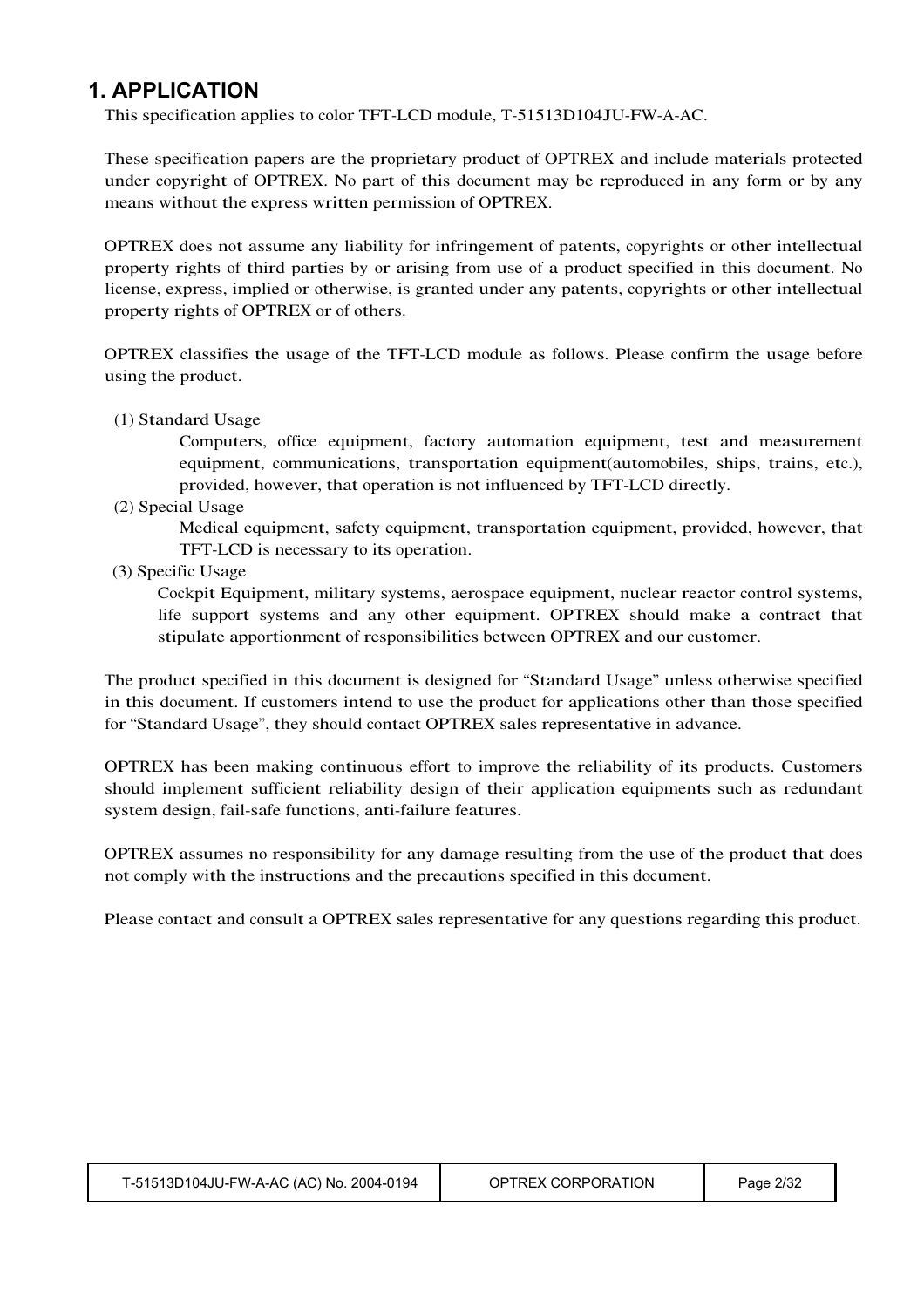## **2. OVERVIEW**

T-51513D104JU-FW-A-AC is 10.4" color TFT-LCD (Thin Film Transistor Liquid Crystal Display) module composed of LCD panel, driver ICs, control circuit, and backlight unit.

By applying 6 bit digital data  $640 \times 480$ , 260K-color images are displayed on the 10.4" diagonal screen. Input power voltages are 3.3 / 5.0V for LCD driving.

The type of data and control signals are digital and transmitted via CMOS interface per Typ. 25 MHz clock cycle.

Inverter for backlight is not included in this module. General specifications are summarized in the following table:

| <b>ITEM</b>                           | <b>SPECIFICATION</b>                                 |
|---------------------------------------|------------------------------------------------------|
| Display Area (mm)                     | $211.2(H) \times 158.4$ (V)<br>(10.39-inch diagonal) |
| Number of Dots                        | $640 \times 3$ (H) $\times$ 480 (V)                  |
| Pixel Pitch (mm)                      | $0.33$ (H) $\times$ 0.33 (V)                         |
| <b>Color Pixel Arrangement</b>        | RGB vertical stripe                                  |
| Display Mode                          | Normally white TN                                    |
| Number of Color                       | 260K                                                 |
| Brightness $(cd/m2)$                  | 430                                                  |
| Wide Viewing Angle Technology         | Optical compensation film                            |
| Viewing Angle ( $CR \ge 10$ )         | $-65-65^{\circ}$ (H) $-45-65^{\circ}$ (V)            |
| <b>Surface Treatment</b>              | Anti-glare and hard-coating 3H                       |
| <b>Electrical Interface</b>           | <b>CMOS</b>                                          |
| Optimum Viewing Angle(Contrast ratio) | $12$ o'clock                                         |
| Module Size (mm)                      | 243.0 (W) $\times$ 181.6 (H) $\times$ 12.2 (D)       |
| Module Mass $(g)$                     | 540                                                  |
| <b>Backlight Unit</b>                 | CCFL, 2-tubes, edge-light, replaceable               |

Characteristic value without any note is typical value.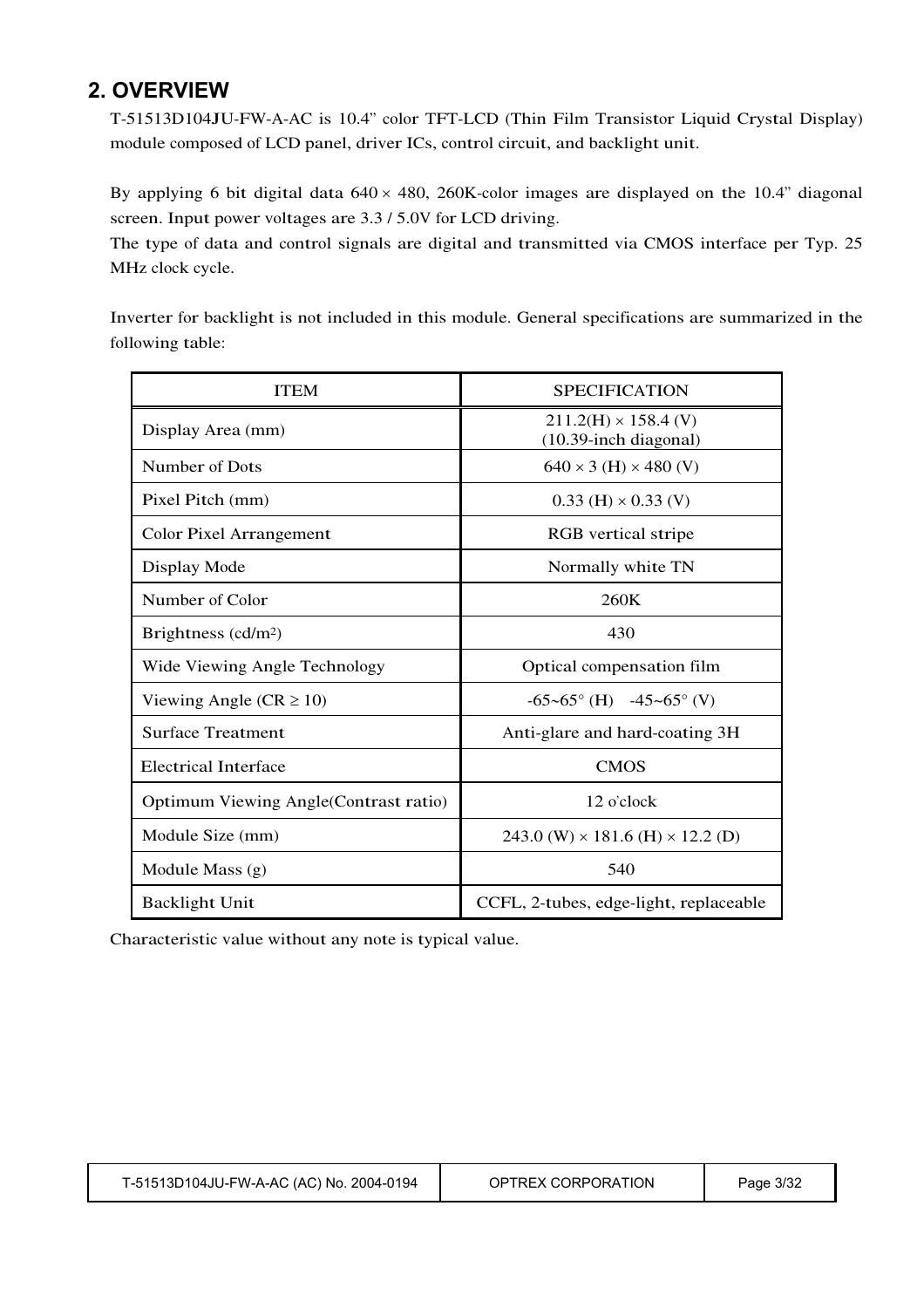## **3. ABSOLUTE MAXIMUM RATINGS**

| <b>ITEM</b>                                         | <b>SYMBOL</b>     | MIN.     | MAX. | <b>UNIT</b>     |
|-----------------------------------------------------|-------------------|----------|------|-----------------|
| Power Supply Voltage for LCD                        | <b>VCC</b>        | $-0.3$   | 6.5  | V               |
| Logic Input Voltage                                 | VI                | $\Omega$ | 6.5  | V               |
| Lamp Voltage                                        | <b>VL</b>         | $\Omega$ | 1500 | <b>Vrms</b>     |
| Lamp Current                                        | IL                | $\Omega$ | 10.0 | mArms           |
| Lamp Frequency                                      | FL                | 30       | 80   | kHz             |
| Note $1,2)$<br><b>Operation Temperature (Panel)</b> | Top(Panel)        | $-20$    | 70   | $\rm ^{\circ}C$ |
| Note $2)$<br><b>Operation Temperature (Ambient)</b> | $T_{op(Ambient)}$ | $-20$    | 70   | $\rm ^{\circ}C$ |
| Note $2)$<br><b>Storage Temperature</b>             | $T_{\text{stg}}$  | $-20$    | 80   | $\rm ^{\circ}C$ |

[Note]

1) Measured at the center of active area and at the center of panel back surface

2) Top, Tstg  $\leq 40^{\circ}$ C : 90%RH max. without condensation

Top, Tstg >  $40^{\circ}$ C : Absolute humidity shall be less than the value of 90%RH at 40°C without condensation.

## **4. ELECTRICAL CHARACTERISTICS**

| $(1)$ TFT-LCD<br>Ambient Temperature : Ta = $25^{\circ}$ C |              |               |                          |      |         |                    |         |  |  |
|------------------------------------------------------------|--------------|---------------|--------------------------|------|---------|--------------------|---------|--|--|
| <b>ITEM</b>                                                |              | <b>SYMBOL</b> | MIN.                     | TYP. | MAX.    | <b>UNIT</b>        | Remarks |  |  |
| Power Supply                                               | 3.3V powered | <b>VCC</b>    | 3.0                      | 3.3  | 3.6     | V                  | $*1)$   |  |  |
| Voltage for LCD                                            | 5.0V powered | <b>VCC</b>    | 4.75                     | 5.0  | 5.25    | V                  | $*1)$   |  |  |
| Power Supply                                               | 3.3V powered | <b>ICC</b>    |                          | 300  | 450     | mA                 | $*2)$   |  |  |
| Current for LCD                                            | 5.0V powered | <b>ICC</b>    |                          | 200  | 300     | mA                 | $*2)$   |  |  |
| Permissive Input Ripple Voltage                            | <b>VRP</b>   |               | $\overline{\phantom{a}}$ | 100  | $mVp-p$ | $VCC = +3.3V/5.0V$ |         |  |  |
| Logic Input                                                | High         | <b>VIH</b>    | 2.0                      |      | 5.25    | V                  |         |  |  |
| Voltage                                                    | Low          | VIL           | $\Omega$                 |      | 0.8     | V                  |         |  |  |

\*1) Power and signals sequence:



T-51513D104JU-FW-A-AC (AC) No. 2004-0194 OPTREX CORPORATION Page 4/32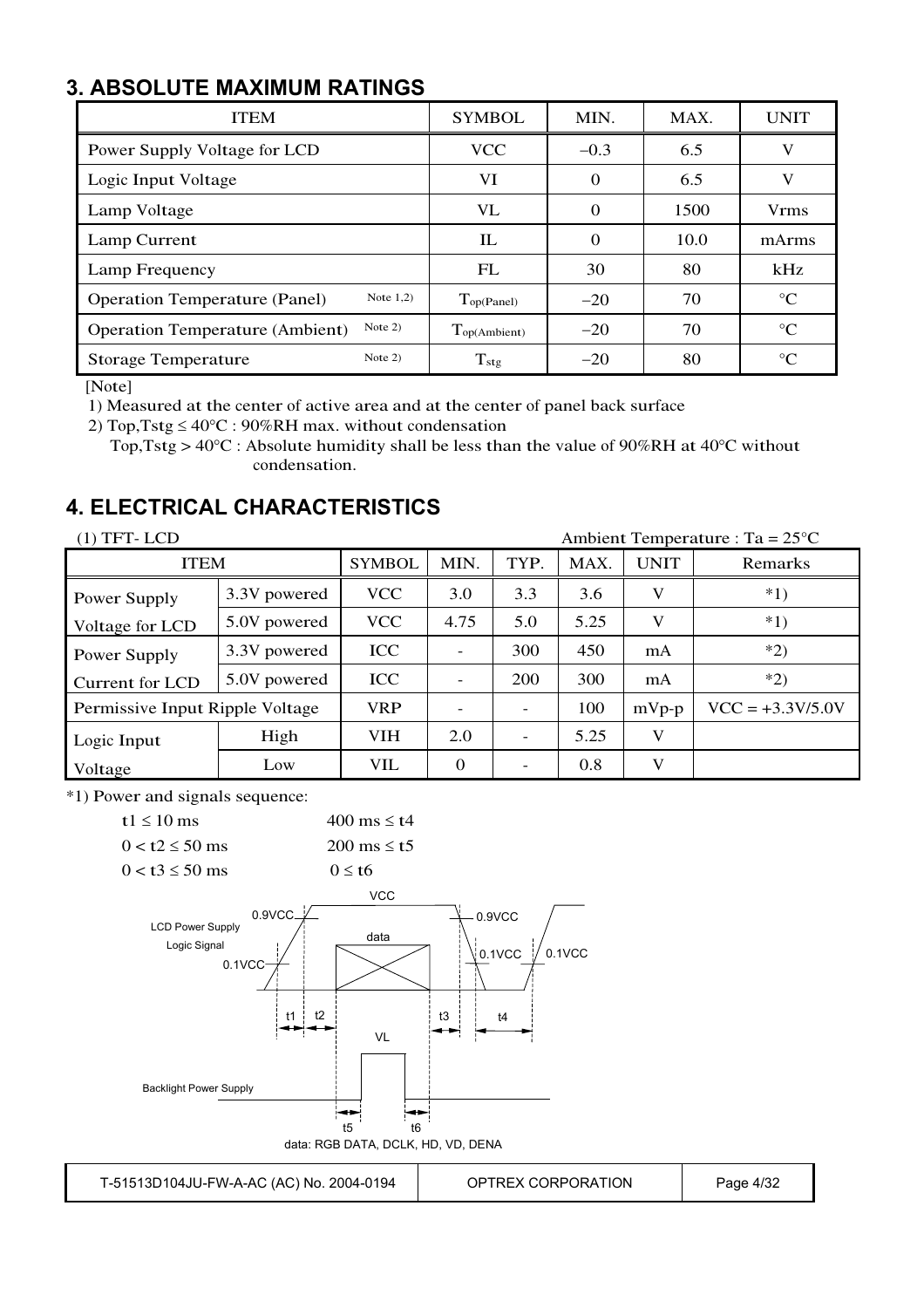VCC-dip conditions:

- (a) 3.3 V powered
	- 1) When  $2.4 \text{ V} \leq \text{VCC} < 3.0 \text{ V}$ , td  $\leq 10 \text{ ms}$
	- 2) When  $VCC < 2.4$  V

VCC-dip conditions should also follow the power and signals sequence.



- (b) 5.0V powered
	- 1) When  $3.6 \text{ V} \leq \text{VCC} < 4.5 \text{ V}$ , td  $\leq 10 \text{ ms}$
	- 2) When  $VCC < 3.6$  V

VCC-dip conditions should also follow the power and signals sequence.



\*2) Typical current condition:

64- gray- bar-pattern

480 line mode

 $VCC = +3.3 / 5.0 V$ , f<sub>H</sub>=31.5kHz, f<sub>V</sub>=60Hz, f<sub>CLK</sub>= 25MHz

| (2) Backlight                |               |       |      |      |             | $Ta=25^{\circ}C$                                      |
|------------------------------|---------------|-------|------|------|-------------|-------------------------------------------------------|
| <b>ITEM</b>                  | <b>SYMBOL</b> | MIN.  | TYP. | MAX. | <b>UNIT</b> | Remarks                                               |
| Lamp Voltage                 | VL            |       | 480  |      | <b>Vrms</b> | $IL=6.0$ mArms                                        |
| Lamp Current                 | $_{\rm IL}$   | 3.0   | 6.0  | 7.0  | mArms       | $*1, *5)$                                             |
| Lamp Frequency               | FL            | 40    |      | 80   | kHz         | $*2)$                                                 |
|                              |               | 930   |      | --   | <b>Vrms</b> | $Ta = 25^{\circ}C$                                    |
| <b>Starting Lamp Voltage</b> | VS            | 1170  |      | --   | <b>Vrms</b> | $Ta = 0^{\circ}C$                                     |
|                              |               | 1300  |      | --   | <b>Vrms</b> | $Ta = -20°C$                                          |
| Lamp Life Time               | LT            | 50000 | --   | --   | h           | $*3, *4$ ) IL=6.0mArms<br><b>Continuous Operation</b> |

| T-51513D104JU-FW-A-AC (AC) No. 2004-0194 | OPTREX CORPORATION | Page 5/32 |
|------------------------------------------|--------------------|-----------|
|------------------------------------------|--------------------|-----------|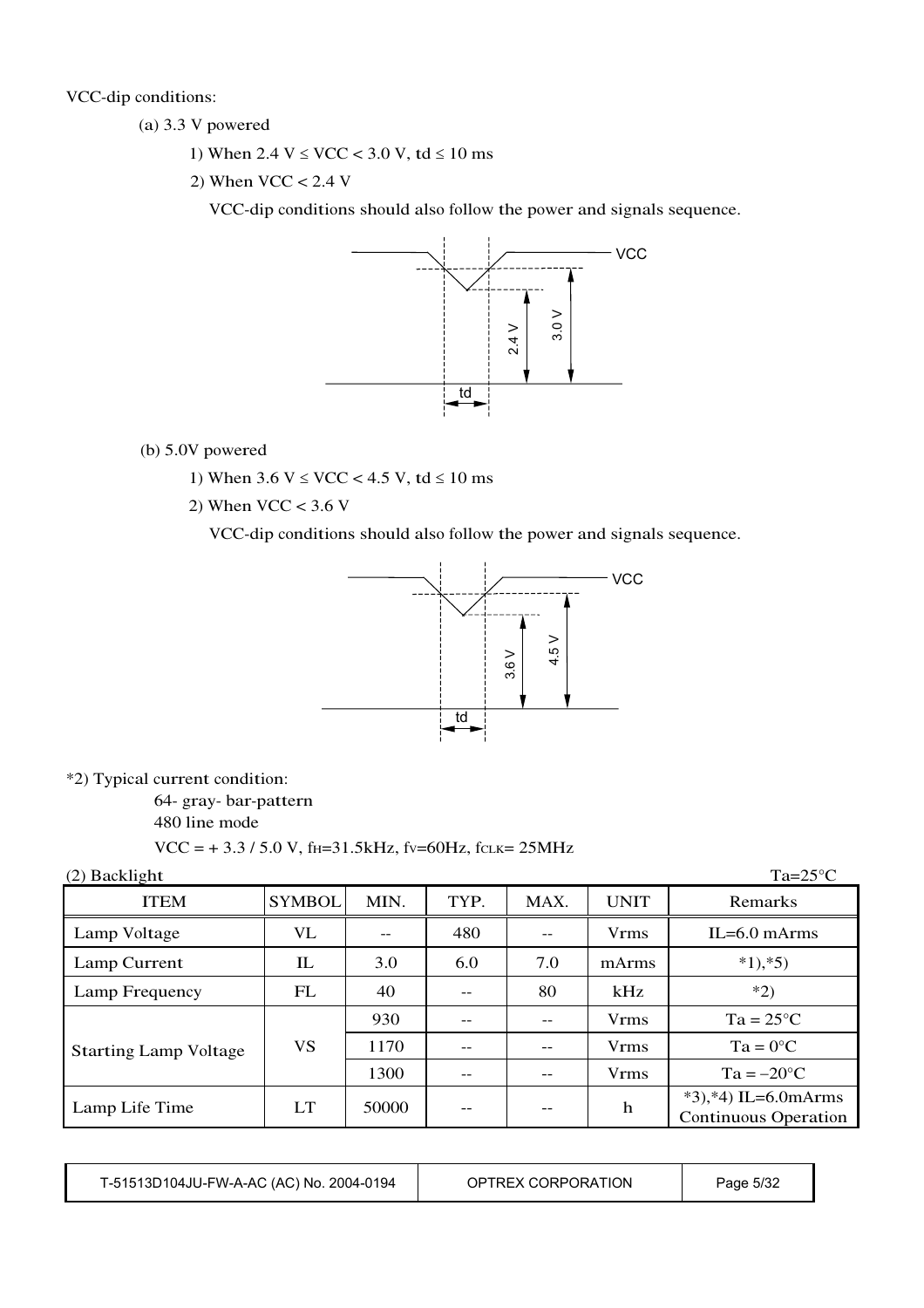#### \*1) Lamp Current measurement method (The current meter is inserted in low voltage line.)



- \*2) Lamp frequency of inverter may produce interference with horizontal synchronous frequency, and this may cause horizontal beat on the display. Therefore, please adjust lamp frequency, and keep inverter as far from module as possible or use electronic shielding between inverter and module to avoid the interference.
- \*3) Lamp life time is defined as the time either when the brightness becomes 50% of the initial value, or when the starting lamp voltage does not meet the value specified in this table.
- \*4) The life time of the backlight depends on the ambient temperature. The life time will decrease under low/high temperature.
- \*5) Please use the inverter which has symmetrical current wave form as follows,

The degree of unbalance: less than 10%

The ratio of wave height: less than  $\sqrt{2} \pm 10\%$ 



#### CURRENT WAVE FORM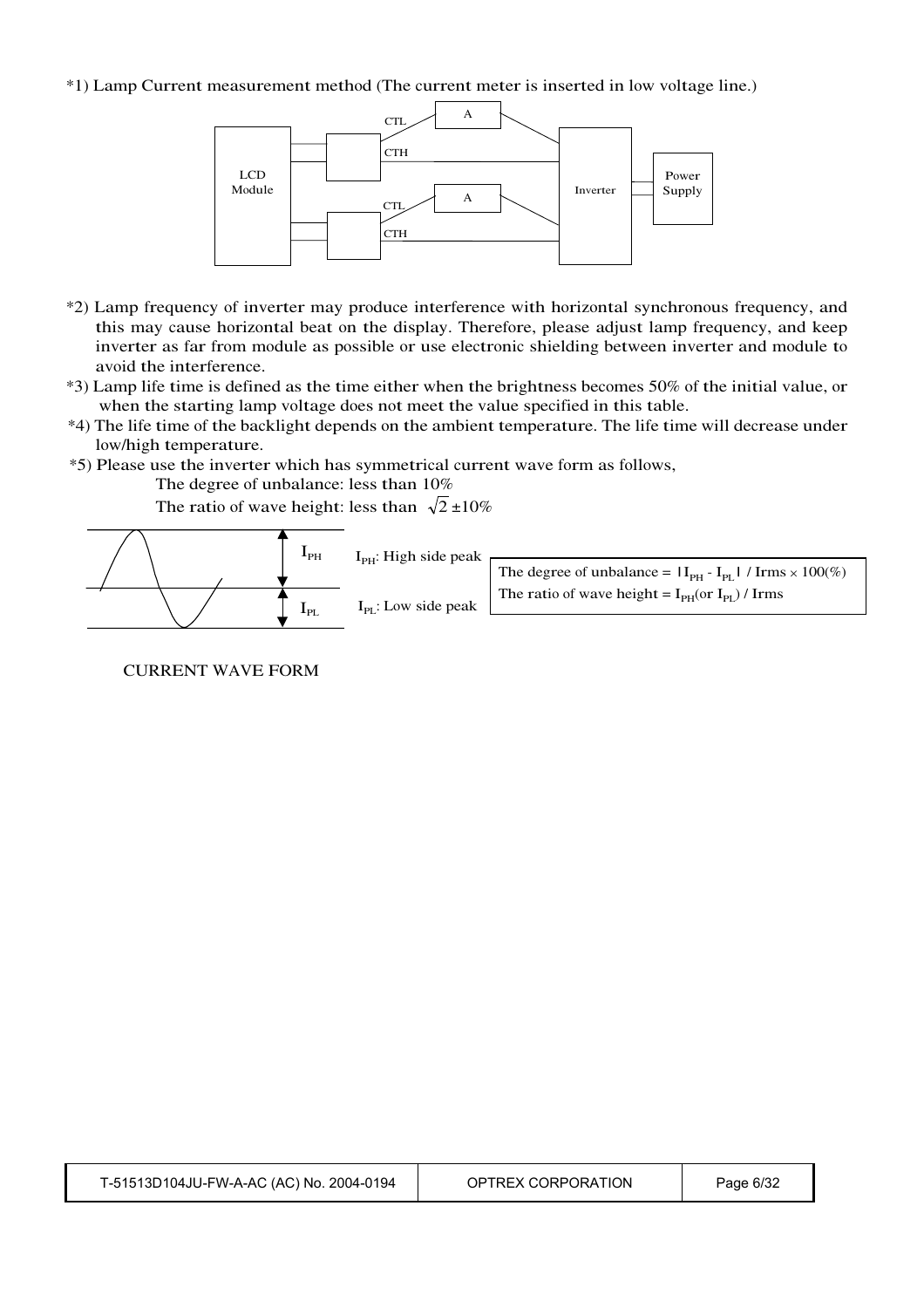## **5. INTERFACE PIN CONNECTION**

#### (1) CN 1(Interface Signal)

Used connector: DF9B-31P-1V(HIROSE)

#### Corresponding connector: DF9-31S-1V(HIROSE)

| Pin No.          | Symbol         | Function                                                                |
|------------------|----------------|-------------------------------------------------------------------------|
| 1                | <b>GND</b>     |                                                                         |
| $\mathbf{2}$     | DCLK           | Clock signal for sampling catch data signal                             |
| 3                | HD             | Horizontal sync signal                                                  |
| $\overline{4}$   | <b>VD</b>      | Vertical sync signal                                                    |
| 5                | <b>GND</b>     |                                                                         |
| 6                | R <sub>0</sub> | Red data signal(LSB)                                                    |
| $\boldsymbol{7}$ | R1             | Red data signal                                                         |
| 8                | R2             | Red data signal                                                         |
| 9                | R <sub>3</sub> | Red data signal                                                         |
| 10               | R4             | Red data signal                                                         |
| 11               | R <sub>5</sub> | Red data signal(MSB)                                                    |
| 12               | <b>GND</b>     |                                                                         |
| 13               | G <sub>0</sub> | Green data signal(LSB)                                                  |
| 14               | G1             | Green data signal                                                       |
| 15               | G2             | Green data signal                                                       |
| 16               | G <sub>3</sub> | Green data signal                                                       |
| 17               | G <sub>4</sub> | Green data signal                                                       |
| 18               | G <sub>5</sub> | Green data signal(MSB)                                                  |
| 19               | <b>GND</b>     |                                                                         |
| 20               | B <sub>0</sub> | Blue data signal(LSB)                                                   |
| 21               | B1             | Blue data signal                                                        |
| 22               | B2             | Blue data signal                                                        |
| 23               | B <sub>3</sub> | Blue data signal                                                        |
| 24               | <b>B4</b>      | Blue data signal                                                        |
| 25               | B <sub>5</sub> | Blue data signal(MSB)                                                   |
| 26               | <b>GND</b>     |                                                                         |
| 27               | <b>DENA</b>    | Data enable signal (to settle the viewing area)                         |
| 28               | <b>VCC</b>     | 3.3 / 5.0 V Power Supply                                                |
| 29               | <b>VCC</b>     | 3.3 / 5.0 V Power Supply                                                |
| 30               | <b>TEST</b>    | This pin should be open. Test signal output for only internal test use. |
| 31               | <b>SC</b>      | Scan direction control (Low or Open=Normal, High=Reverse)               |

\*) The shielding case is connected with GND

(2) CN 2 , CN 3 (Backlight)

## Backlight-side connector: BHR-02(8.0)VS-1N(JST)

Inverter-side connector: SM02(8.0)B-BHS(JST)

| Pin No. | Symbol     | Function            |
|---------|------------|---------------------|
|         | <b>CTH</b> | VBLH (High Voltage) |
|         | CTL.       | VBLL (Low Voltage)  |
| [Note]  |            |                     |

VBLH-VBLL=VL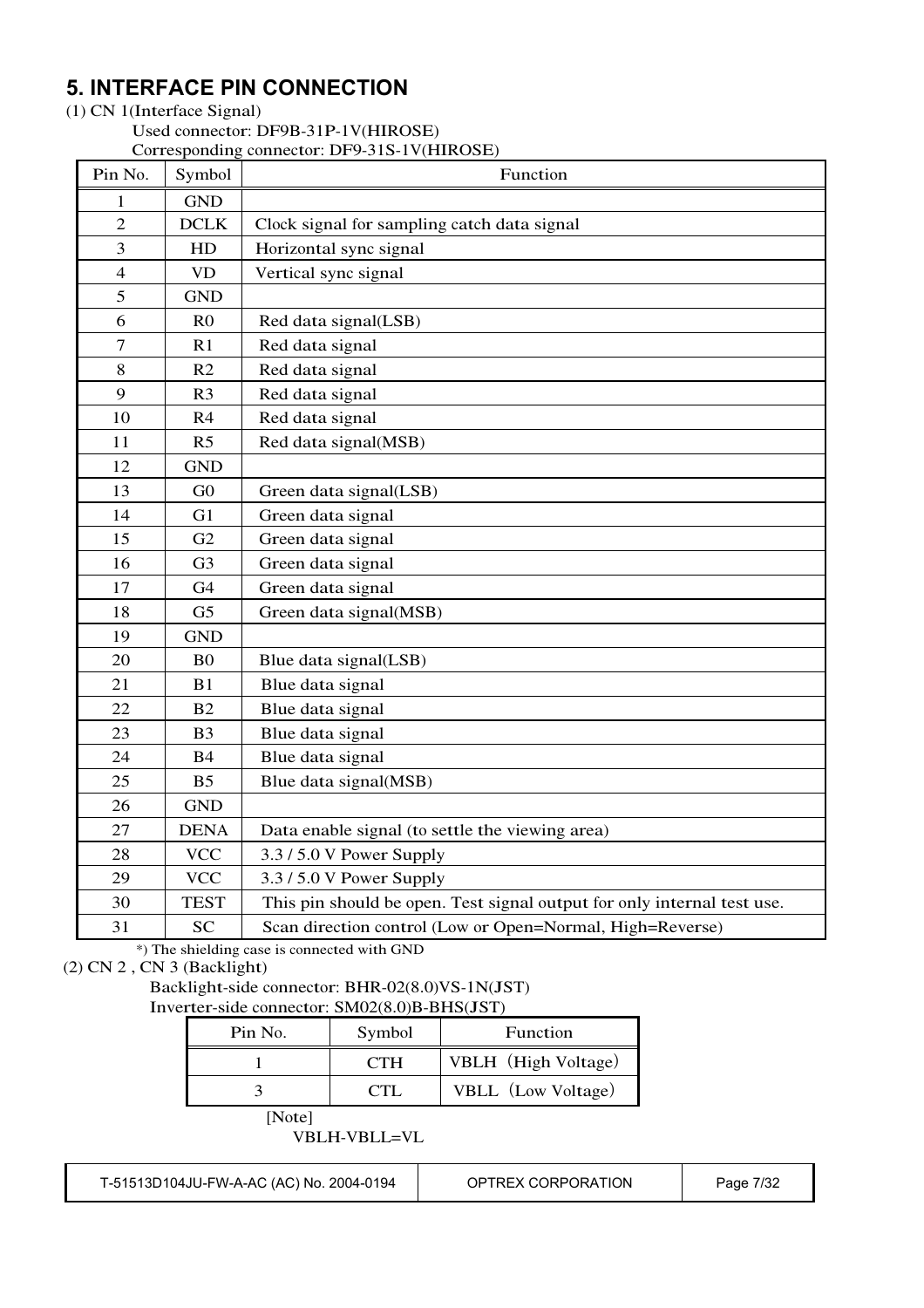## **6. INTERFACE TIMING**

(1) Timing Specifications

|                                | <b>ITEM</b>                   | <b>SYMBOL</b>          | MIN.              | TYP.  | MAX.  | <b>UNIT</b>      |
|--------------------------------|-------------------------------|------------------------|-------------------|-------|-------|------------------|
|                                | Frequency                     | fclk                   | $\qquad \qquad -$ | 25    | 29    | <b>MHz</b>       |
| <b>DCLK</b>                    | Period                        | tclk                   | 34.5              | 40    | $- -$ | ns               |
|                                | Low Width                     | twcl                   | 12                | $- -$ | $- -$ | ns               |
|                                | <b>High Width</b>             | twc <sub>H</sub>       | 12                | $-$   | $- -$ | ns               |
| <b>DATA</b><br>(R, G, B, DEMA) | Set up time                   | t <sub>DS</sub>        | 5                 | $- -$ | $- -$ | ns               |
| HD, VD)                        | Hold time                     | <b>t</b> <sub>DH</sub> | 5                 | --    |       | ns               |
|                                | Horizontal Active Time        | <b>t</b> HA            | 640               | 640   | 640   | <b>t</b> CLK     |
|                                | <b>Horizontal Front Porch</b> | <b>t</b> HFP           | 10                | 16    | $- -$ | $t_{\text{CLK}}$ |
|                                | Horizontal Back Porch         | <b>t</b> HBP           | $\overline{2}$    | 138   | $- -$ | tclk             |
| <b>DENA</b>                    | Vertical Active Time          | tv <sub>A</sub>        | 480               | 480   | 480   | th               |
|                                | <b>Vertical Front Porch</b>   | tvFP                   | 1                 | 13    | $- -$ | th               |
|                                | <b>Vertical Back Porch</b>    | tvBP                   | $\overline{2}$    | 33    | --    | th               |
|                                | Frequency                     | $f_{\rm H}$            | 27                | 31.5  | 38    | kHz              |
| HD                             | Period                        | th                     | 26.3              | 31.7  | 37.0  | $\mu s$          |
|                                | Low Width                     | twhl                   | 5                 | 96    | $-$   | tclk             |
|                                | Frequency                     | fy                     | 55                | 60    | 70    | Hz               |
| VD                             | Period                        | ty                     | 14.3              | 16.7  | 18.2  | ms               |
|                                | Low Width                     | twyl                   | 3                 | --    | --    | $t_{\rm H}$      |

[Note]

1) DATA is latched at fall edge of DCLK in this specification.

2) Polarities of HD and VD are negative in this specification.

3) DENA (Data Enable) should always be positive polarity as shown in the timing specification.

4) DCLK should appear during all invalid period, and HD should appear during invalid period of frame cycle.

5)  $t_{HFP} + t_{HBP} \ge 20$  t<sub>CLK</sub>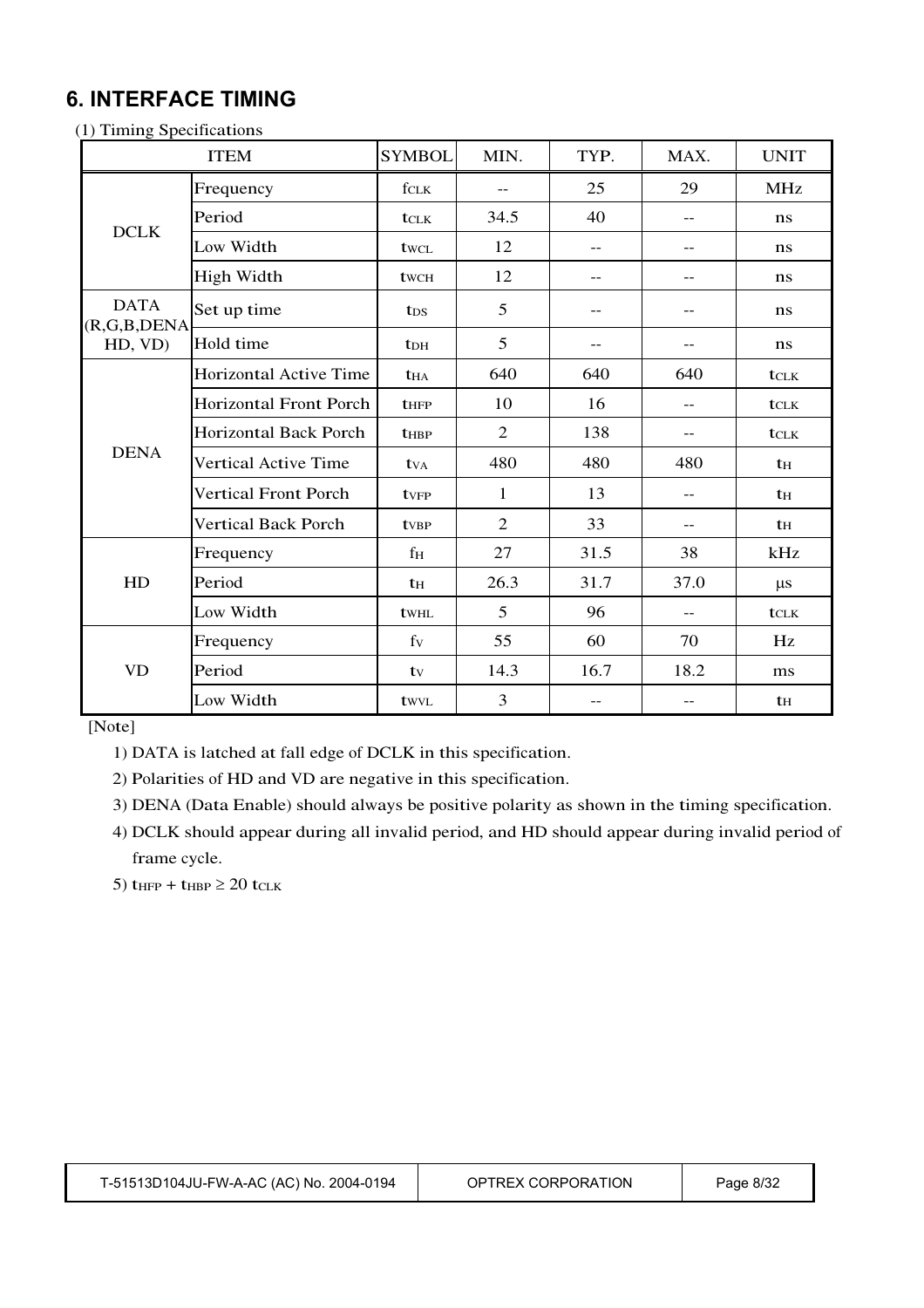#### (2) Timing Chart

a. Pixel Timing Chart



b. Horizontal Timing Chart



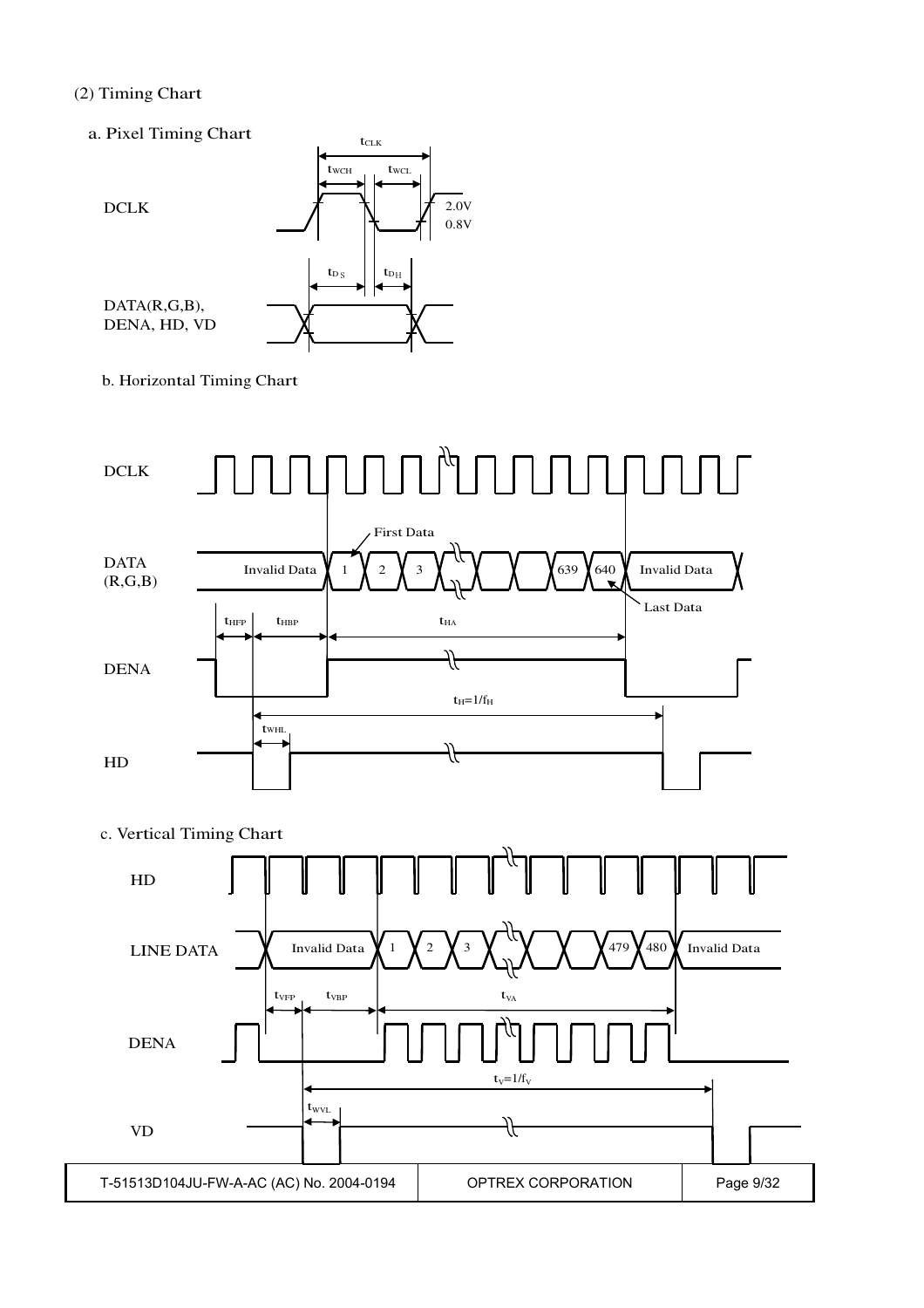#### (3) Color Data Assignment

|              |                | <b>INPUT DATA</b> |                                  |                        |                                                                       |                      |                     |                  |                         |                      |                               |                     |                                  |                  |                  |                  |                    |                             |                                  |
|--------------|----------------|-------------------|----------------------------------|------------------------|-----------------------------------------------------------------------|----------------------|---------------------|------------------|-------------------------|----------------------|-------------------------------|---------------------|----------------------------------|------------------|------------------|------------------|--------------------|-----------------------------|----------------------------------|
|              |                |                   |                                  |                        | R DATA                                                                |                      |                     |                  |                         |                      | <b>G DATA</b>                 |                     |                                  |                  |                  |                  | <b>B DATA</b>      |                             |                                  |
|              | <b>COLOR</b>   |                   |                                  |                        | $R5 \parallel R4 \parallel R3 \parallel R2 \parallel R1 \parallel R0$ |                      |                     |                  |                         |                      | $G5$ $G4$ $G3$ $G2$ $G1$ $G0$ |                     |                                  |                  |                  |                  |                    | B5   B4   B3   B2   B1   B0 |                                  |
|              |                | <b>MSB</b>        |                                  |                        |                                                                       |                      |                     | LSB MSB          |                         |                      |                               |                     | LSB                              | MSB:             |                  |                  |                    |                             | LSB                              |
|              | <b>BLACK</b>   | $\mathbf{0}$      | $\boldsymbol{0}$                 | $\boldsymbol{0}$       | $\boldsymbol{0}$                                                      | $\mathbf{0}$         | $\boldsymbol{0}$    | $\mathbf{0}$     | $\overline{0}$          | $\boldsymbol{0}$     | $\boldsymbol{0}$              | $\boldsymbol{0}$    | $\mathbf{0}$                     | $\boldsymbol{0}$ | $\boldsymbol{0}$ | $\mathbf{0}$     | $\boldsymbol{0}$   | $\overline{0}$              | $\overline{0}$                   |
|              | RED(63)        | 1                 | $\mathbf{1}$                     | 1                      | $\mathbf{1}$                                                          | $\mathbf{1}$         | 1                   | $\boldsymbol{0}$ | $\mathbf{0}$            | $\boldsymbol{0}$     | $\boldsymbol{0}$              | $\boldsymbol{0}$    | $\mathbf{0}$                     | $\boldsymbol{0}$ | $\boldsymbol{0}$ | $\mathbf{0}$     | $\boldsymbol{0}$   | $\boldsymbol{0}$            | $\mathbf{0}$                     |
|              | GREEN(63)      | $\boldsymbol{0}$  | $\mathbf{0}$                     | $\mathbf{0}$           | $\boldsymbol{0}$                                                      | $\mathbf{0}$         | $\mathbf 0$         | 1                | $\mathbf{1}$            | $\mathbf{1}$         | $\mathbf{1}$                  | 1                   | $\mathbf{1}$                     | $\theta$         | $\boldsymbol{0}$ | $\mathbf{0}$     | $\boldsymbol{0}$   | $\overline{0}$              | $\mathbf{0}$                     |
| <b>BASIC</b> | BLUE(63)       | $\mathbf{0}$      | $\mathbf{0}$                     | $\Omega$               | $\mathbf{0}$                                                          | $\mathbf{0}$         | $\mathbf{0}$        | $\mathbf{0}$     | $\overline{0}$          | $\mathbf{0}$         | $\mathbf{0}$                  | $\mathbf{0}$        | $\overline{0}$                   | 1                | $\mathbf{1}$     | 1                | $\,1\,$            | $\mathbf{1}$                | 1                                |
| <b>COLOR</b> | <b>CYAN</b>    | $\mathbf{0}$      | $\boldsymbol{0}$                 | $\mathbf{0}$           | $\boldsymbol{0}$                                                      | $\mathbf{0}$         | $\overline{0}$      | $\mathbf{1}$     | $\mathbf{1}$            | $\mathbf{1}$         | $\mathbf{1}$                  | 1                   | $\mathbf{1}$                     | 1                | 1                | 1                | 1                  | 1                           | 1                                |
|              | <b>MAGENTA</b> | $\mathbf{1}$      | $\mathbf{1}$                     | 1                      | $\mathbf{1}$                                                          | $\mathbf{1}$         | $\mathbf{1}$        | $\boldsymbol{0}$ | $\boldsymbol{0}$        | $\boldsymbol{0}$     | $\mathbf{0}$                  | $\boldsymbol{0}$    | $\boldsymbol{0}$                 | $\mathbf{1}$     | $\mathbf{1}$     | 1                | $\mathbf{1}$       | 1                           | 1                                |
|              | <b>YELLOW</b>  | -1                | $\mathbf{1}$                     | 1                      | $\mathbf{1}$                                                          | $\mathbf{1}$         | 1                   | $\mathbf{1}$     | $\mathbf{1}$            | $\mathbf{1}$         | $\mathbf{1}$                  | $\mathbf{1}$        | $\mathbf{1}$                     | $\boldsymbol{0}$ | $\boldsymbol{0}$ | $\mathbf{0}$     | $\boldsymbol{0}$   | $\boldsymbol{0}$            | $\mathbf{0}$                     |
|              | <b>WHITE</b>   | 1                 | -1                               | $\mathbf{1}$           | -1                                                                    | $\overline{1}$       | $\overline{1}$      | 1                | $\mathbf{1}$            | $\mathbf{1}$         | $\mathbf{1}$                  | -1                  | $\overline{1}$                   | $\mathbf{1}$     | $\mathbf{1}$     | $\mathbf{1}$     | 1                  | $\mathbf{1}$                | - 1                              |
|              | RED(1)         | $\Omega$          | $\boldsymbol{0}$                 | $\boldsymbol{0}$       | $\mathbf{0}$                                                          | $\boldsymbol{0}$     | $\mathbf{1}$        | $\mathbf{0}$     | $\boldsymbol{0}$        | $\boldsymbol{0}$     | $\boldsymbol{0}$              | $\boldsymbol{0}$    | $\boldsymbol{0}$                 | $\boldsymbol{0}$ | $\boldsymbol{0}$ | $\boldsymbol{0}$ | $\boldsymbol{0}$   | $\overline{0}$              | $\overline{0}$                   |
|              | RED(2)         | $\Omega$          | $\begin{array}{c} 0 \end{array}$ | $\mathbf{0}$           | $\begin{array}{cc} 0 & 1 \end{array}$                                 |                      | $\mathbf{0}$        | $\mathbf{0}$     | $\mathbf{0}$            | $\overline{0}$<br>ŧ. | $\vdots$ 0                    | $\mathbf{0}$        | $\mathbf{0}$                     | $\overline{0}$   | $\mathbf{0}$     | $\mathbf{0}$     | 0 <sup>1</sup>     | $\bf{0}$                    | $\bf{0}$                         |
|              |                |                   |                                  |                        |                                                                       |                      |                     |                  |                         |                      |                               |                     |                                  |                  |                  |                  |                    |                             |                                  |
| <b>RED</b>   |                |                   |                                  |                        |                                                                       |                      |                     |                  |                         |                      |                               |                     |                                  |                  |                  |                  |                    |                             |                                  |
|              | RED(62)        | 1                 | $\mathbf{1}$                     | 1                      | $\mathbf{1}$                                                          | $\mathbf{1}$         | $\boldsymbol{0}$    | $\mathbf{0}$     | $\mathbf{0}$            | $\boldsymbol{0}$     | $\boldsymbol{0}$              | $\mathbf{0}$        | $\mathbf{0}$                     | $\boldsymbol{0}$ | $\boldsymbol{0}$ | $\mathbf{0}$     | $\boldsymbol{0}$   | $\boldsymbol{0}$            | $\boldsymbol{0}$                 |
|              | RED(63)        | 1                 | $\mathbf{1}$                     | 1                      | $\mathbf{1}$                                                          | $\mathbf{1}$         | 1                   | $\mathbf{0}$     | $\boldsymbol{0}$        | $\boldsymbol{0}$     | $\boldsymbol{0}$              | $\boldsymbol{0}$    | $\mathbf{0}$                     | $\boldsymbol{0}$ | $\boldsymbol{0}$ | $\mathbf{0}$     | $\boldsymbol{0}$   | $\boldsymbol{0}$            | $\mathbf{0}$                     |
|              | GREEN(1)       | $\overline{0}$    | $\boldsymbol{0}$                 | $\overline{0}$         | $\boldsymbol{0}$                                                      | $\theta$             | $\mathbf{0}$        | $\mathbf{0}$     | $\mathbf{0}$            | $\boldsymbol{0}$     | $\boldsymbol{0}$              | $\mathbf{0}$        | 1                                | $\overline{0}$   | $\overline{0}$   | $\boldsymbol{0}$ | $\overline{0}$     | $\mathbf{0}$                | $\theta$                         |
|              | GREEN(2)       | $\boldsymbol{0}$  | $\mathbf{0}$                     | $\mathbf{0}$           | $\boldsymbol{0}$                                                      | $\mathbf{0}$         | $\overline{0}$      | $\boldsymbol{0}$ | $\mathbf{0}$            | $\mathbf{0}$         | $\boldsymbol{0}$              | 1                   | $\mathbf{0}$                     | $\boldsymbol{0}$ | $\boldsymbol{0}$ | $\theta$         | $\boldsymbol{0}$   | $\overline{0}$              | $\mathbf{0}$                     |
|              |                |                   |                                  |                        |                                                                       |                      |                     |                  |                         |                      |                               |                     |                                  |                  |                  |                  |                    |                             |                                  |
| <b>GREEN</b> |                |                   |                                  |                        |                                                                       |                      |                     |                  |                         |                      |                               |                     |                                  |                  |                  |                  |                    |                             |                                  |
|              | GREEN(62)      | $\overline{0}$    | $\mathbf{0}$                     | $\boldsymbol{0}$       | $\overline{0}$<br>÷.                                                  | $\bf{0}$<br>-9       | $\overline{0}$<br>÷ |                  | $1 \;   \; 1 \;   \; 1$ |                      | $\vert 1 \vert 1$             |                     | $\bf{0}$<br>4                    | $\mathbf{0}$     | $\vdots$ 0       | $\boldsymbol{0}$ | $\overline{0}$     | $\overline{0}$<br>÷         | $\bf{0}$                         |
|              | GREEN(63)      | $\boldsymbol{0}$  | $\boldsymbol{0}$<br>- E          | $\boldsymbol{0}$       | ÷<br>$\overline{0}$                                                   | $\overline{0}$<br>A. | $\mathbf{0}$        |                  | $1 \nmid 1 \nmid 1$     |                      | ÷                             | $1 \nmid 1 \nmid 1$ |                                  | $\overline{0}$   | $\frac{1}{2}$ 0  | $\boldsymbol{0}$ | $\boldsymbol{0}$   | $\boldsymbol{0}$            | $\boldsymbol{0}$                 |
|              | BLUE(1)        | $\mathbf{0}$      | $\mathbf{0}$                     | $\boldsymbol{0}$<br>÷  | $\vert 0 \vert$                                                       | $\mathbf{0}$         | $\mathbf{0}$        | 0 <sub>1</sub>   | $\bf{0}$                | $\overline{0}$<br>÷  | ÷                             | $0 \mid 0 \mid 0$   |                                  | $\overline{0}$   | $\bf{0}$         | $\mathbf{0}$     | $\vert$ 0          | $\bf{0}$                    | $\mathbf{1}$                     |
|              | BLUE(2)        | $\boldsymbol{0}$  | $\boldsymbol{0}$                 | $\mathbf{0}$           | $\mathbf{0}$                                                          | $\overline{0}$       | $\boldsymbol{0}$    | $\overline{0}$   | $\mathbf{0}$            | $\mathbf{0}$         | $\boldsymbol{0}$              | $\boldsymbol{0}$    | $\boldsymbol{0}$                 | $\boldsymbol{0}$ | $\boldsymbol{0}$ | $\mathbf{0}$     | $\boldsymbol{0}$   | $\mathbf{1}$                | $\overline{0}$                   |
|              |                |                   |                                  |                        |                                                                       |                      |                     |                  |                         |                      |                               |                     |                                  |                  |                  |                  |                    |                             |                                  |
| <b>BLUE</b>  |                |                   |                                  |                        |                                                                       |                      |                     |                  |                         |                      |                               |                     |                                  |                  |                  |                  |                    |                             |                                  |
|              | BLUE(62)       |                   | $0 \mid 0$                       | $\boldsymbol{0}$<br>Ŧ. | $\begin{array}{c} 0 \\ \end{array}$                                   | $\overline{0}$       | $\mathbf{0}$<br>÷   |                  | $0 \mid 0 \mid 0$       |                      |                               |                     | $\begin{array}{c} 0 \end{array}$ | $\mathbf{1}$     | $\vert$ 1        | $\mathbf{1}$     | $\frac{1}{2}$<br>÷ | $\overline{1}$              | $\begin{array}{c} 0 \end{array}$ |
|              | BLUE(63)       | $\mathbf{0}$      | 0 <sup>1</sup>                   | $\boldsymbol{0}$       | $\mathbf{0}$                                                          | $\vert$ 0            | $\boldsymbol{0}$    | 0 <sup>1</sup>   | 0                       | $\mathbf{0}$         | 0 <sup>1</sup><br>÷           | $\boldsymbol{0}$    | $\boldsymbol{0}$                 | 1                |                  | 1                |                    |                             | $\overline{1}$                   |

[Note]

1) Definition of gray scale

Color (n) --- n indicates gray scale level. Higher n means brighter level.

2) Data

1:High, 0: Low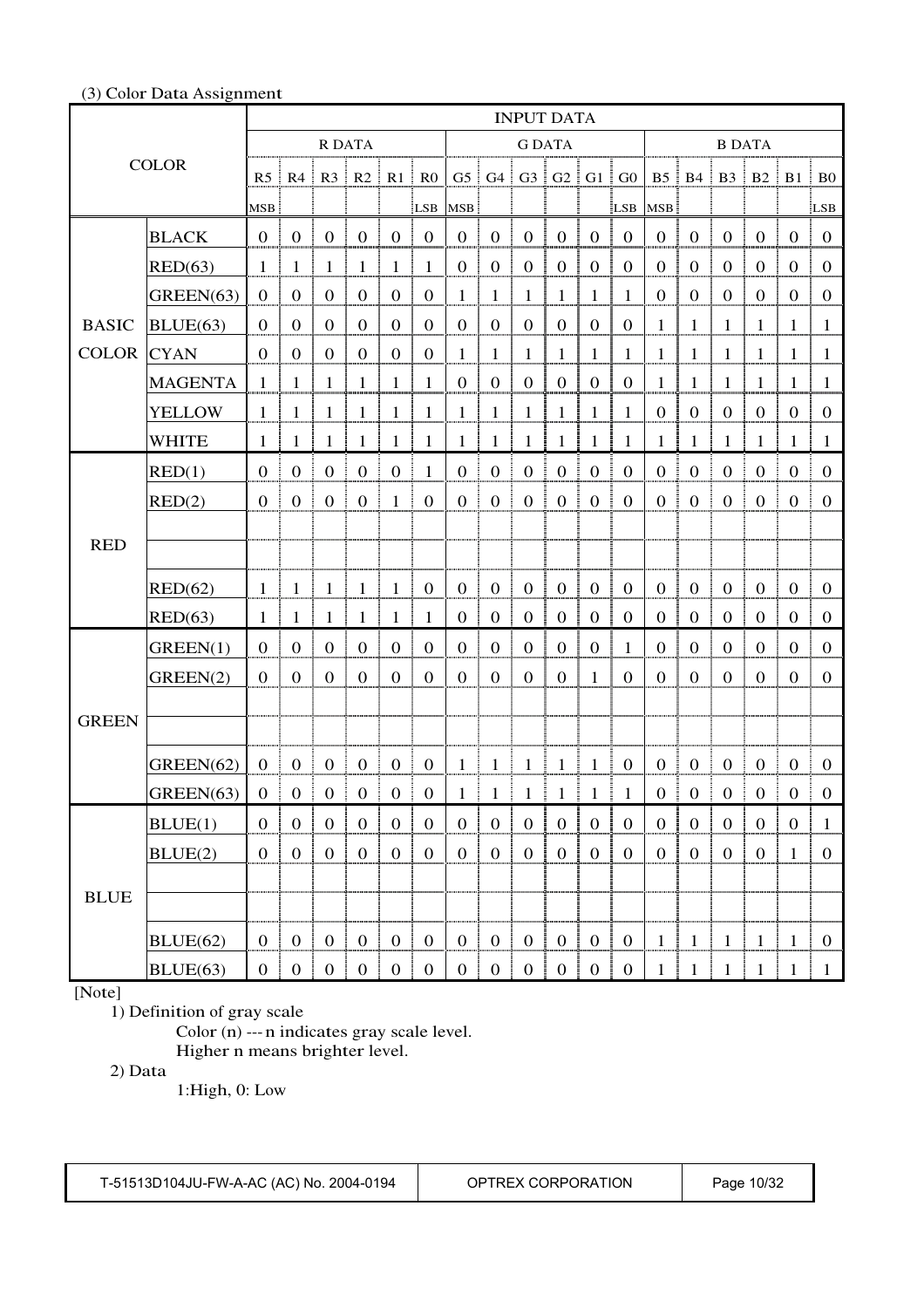(4) Display Position and Scan Direction

D(X,Y) shows the data number of input signal for LCD panel signal processing PCB.



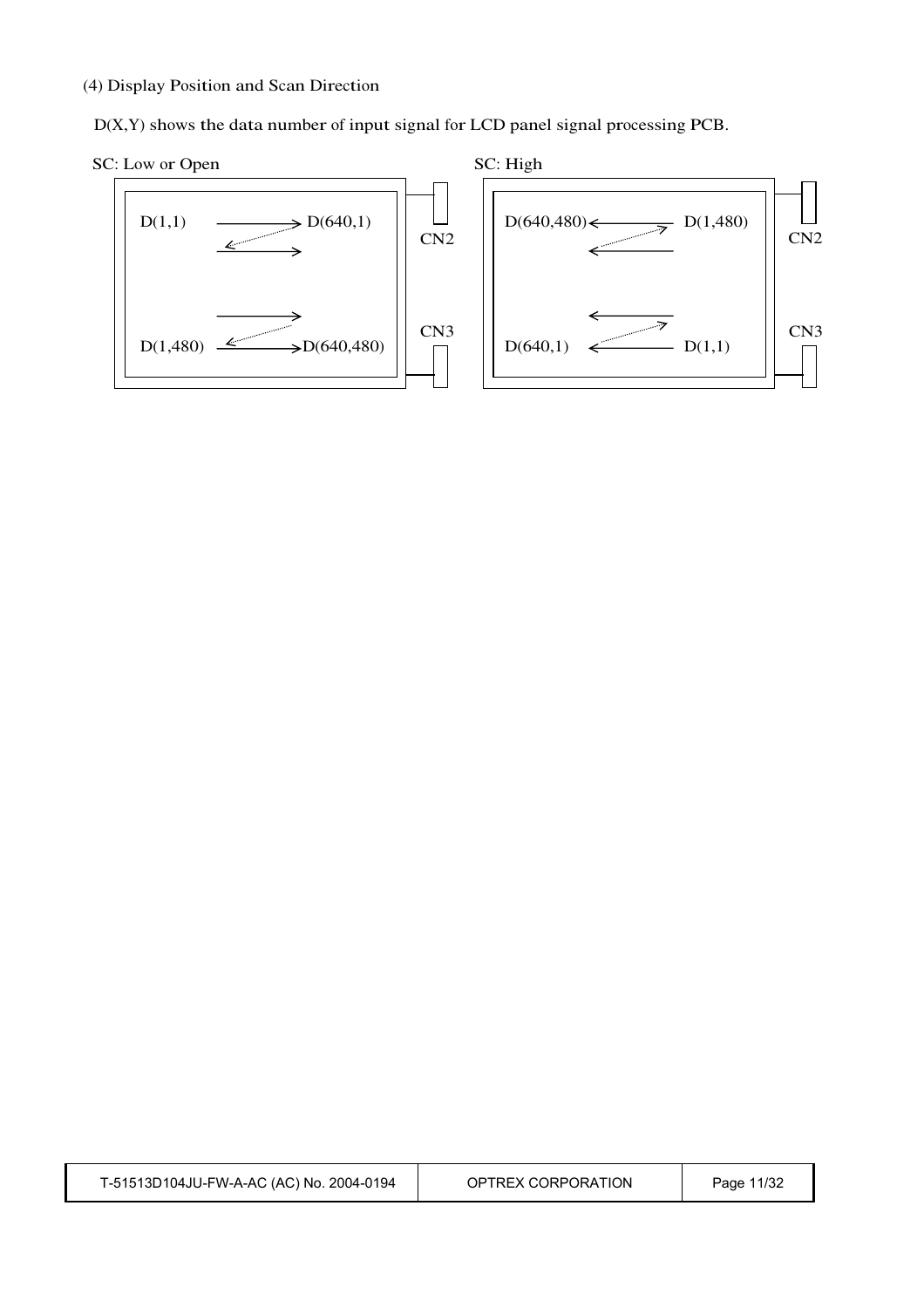## **7. BLOCK DIAGRAM**



## BACKLIGHT



T-51513D104JU-FW-A-AC (AC) No. 2004-0194 OPTREX CORPORATION Page 12/32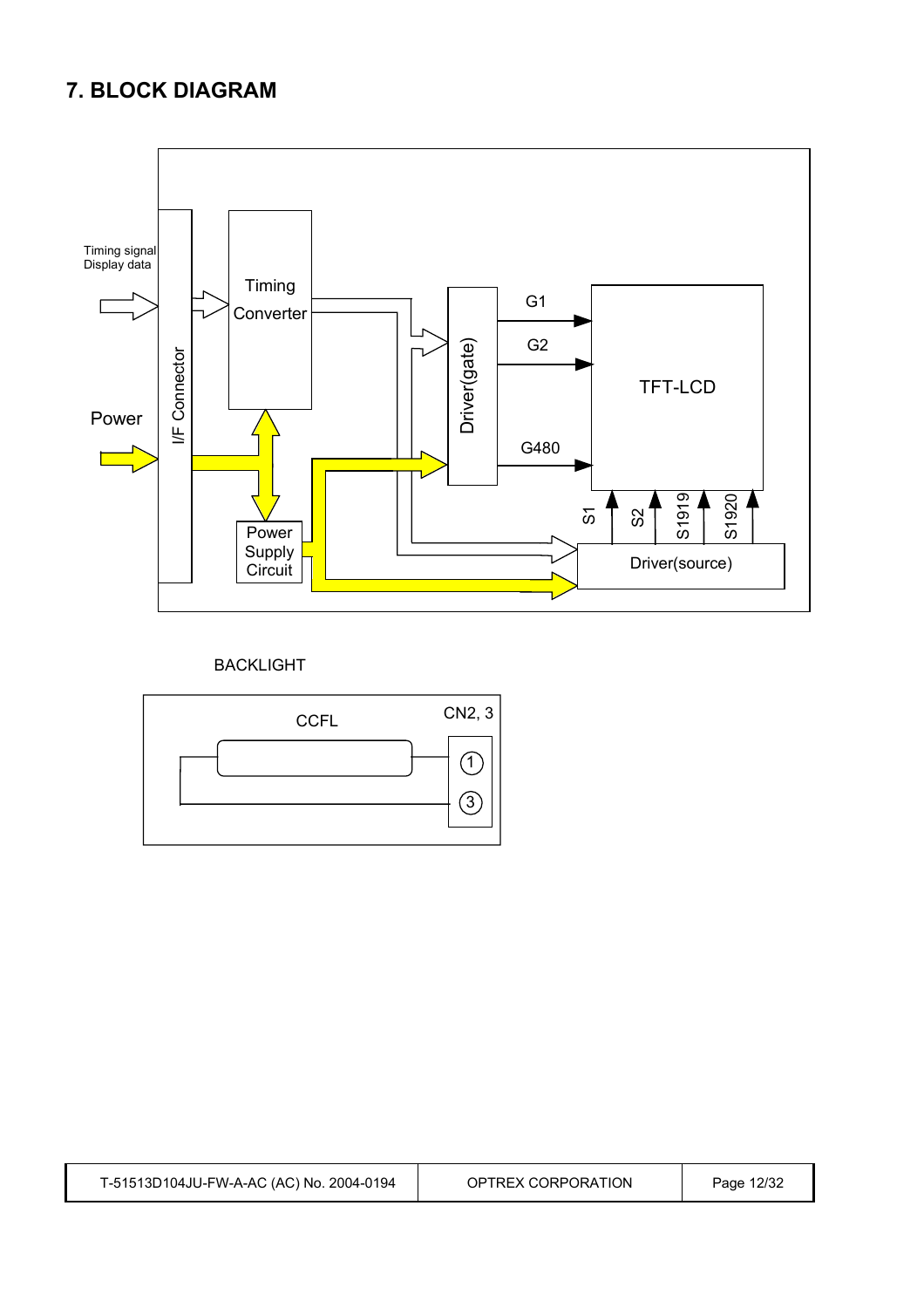## **8. MECHANICAL SPECIFICATIONS**

(1) Front Side



1)Tolerance Is ±0.5mm unless noted<br>2)Except for thickness of PET film

(Unit:mm)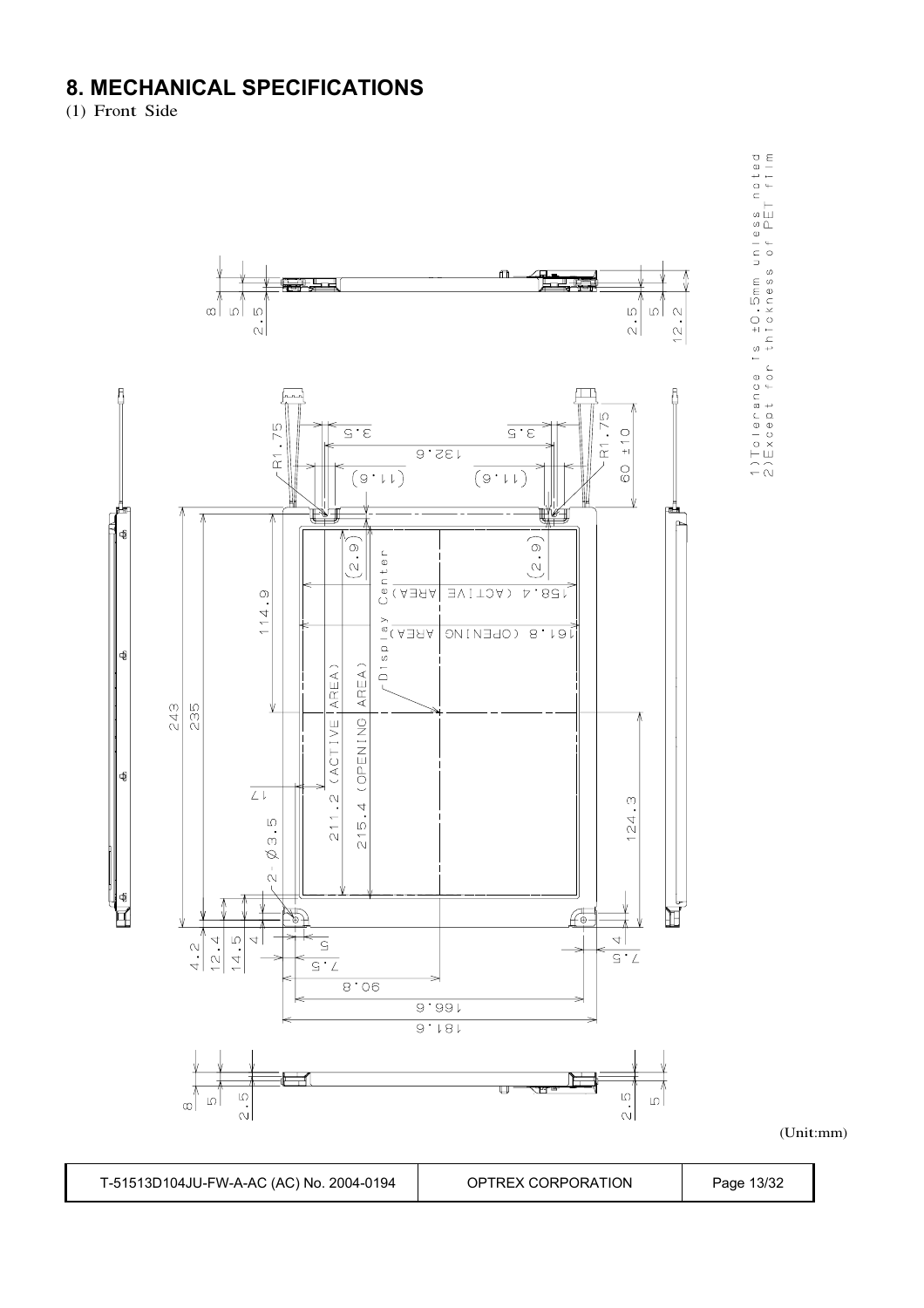

[Note]

We recommend you referring to the detailed drawing for your design. Please contact our company sales representative when you need the detailed drawing.

| T-51513D104JU-FW-A-AC (AC) No. 2004-0194 | OPTREX CORPORATION | Page 14/32 |
|------------------------------------------|--------------------|------------|
|------------------------------------------|--------------------|------------|

1)Tolerance is ±0.5mm unless noted<br>2)Except for thickness of PET film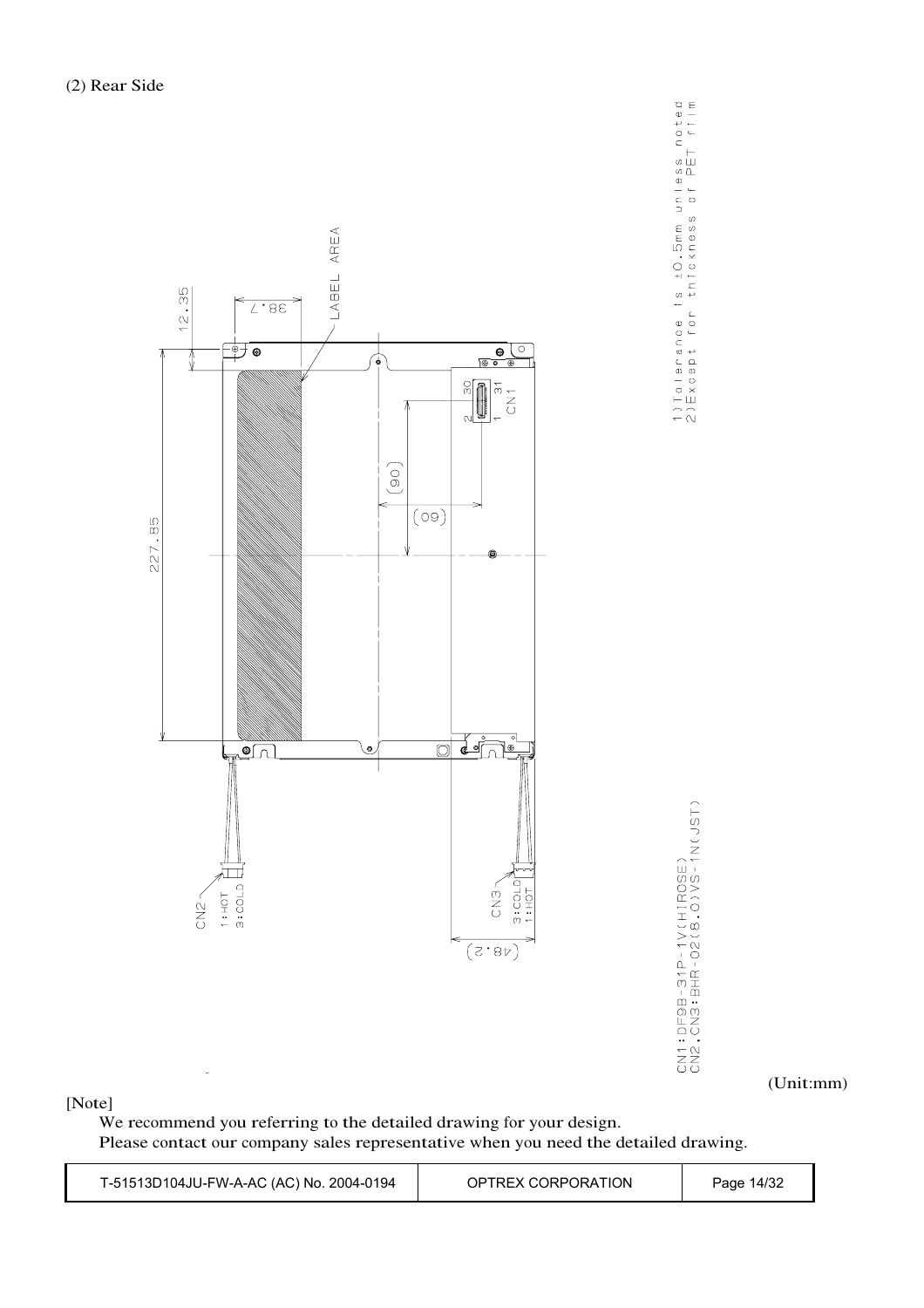## **9. OPTICAL CHARACTERISTICS**

|                       |            |               | Ta=25°C, VCC=3.3/5.0 V, Input Signals: Typ. Values shown in Section 6 |                   |                   |                |                   |           |
|-----------------------|------------|---------------|-----------------------------------------------------------------------|-------------------|-------------------|----------------|-------------------|-----------|
| <b>ITEM</b>           |            | <b>SYMBOL</b> | <b>CONDITION</b>                                                      | MIN.              | TYP.              | MAX.           | <b>UNIT</b>       | Remarks   |
| <b>Contrast Ratio</b> |            | CR            | $\theta = \phi = 0^{\circ}$                                           | 350               | 500               | $- -$          |                   | $*1)*2*6$ |
| Luminance             |            | Lw            | $\theta = \phi = 0^{\circ}$                                           | 340               | 430               | --             | cd/m <sup>2</sup> | $*1)*3*6$ |
| Luminance Uniformity  |            | $\Delta$ Lw   | $\theta = \phi = 0^{\circ}$                                           | $\qquad \qquad -$ | $\qquad \qquad -$ | 30             | $\%$              | $*1)*4*6$ |
| <b>Response Time</b>  |            | tr            | $\theta = \phi = 0^{\circ}$                                           | --                | 10                | --             | ms                | $*1)*5*6$ |
|                       |            | tf            | $\theta = \phi = 0^{\circ}$                                           | $- -$             | 30                | $-$            | ms                | $*1*5*6$  |
|                       | Horizontal | $\phi$        |                                                                       | $-50 - 50$        | $-65 - 65$        | --             | $\circ$           | $*1*6$    |
| Viewing               | Vertical   | $\theta$      | $CR \ge 10$                                                           | $-30-40$          | $-45 - 65$        | $-$            | $\circ$           | $*1*6$    |
| Angle                 | Horizontal | φ             |                                                                       | $-65-65$          | $-80 - 80$        | --             |                   | $*1*6$    |
|                       | Vertical   | $\theta$      | $CR \geq 5$                                                           | $-40 - 50$        | $-50 - 80$        | --             |                   | $*1*6$    |
| <b>Image Sticking</b> |            | tis           | 2 <sub>h</sub>                                                        |                   | $\qquad \qquad -$ | $\overline{2}$ | S                 | $*7)$     |
|                       | Red        | Rx            |                                                                       | 0.555             | 0.585             | 0.615          |                   |           |
|                       |            | Ry            |                                                                       | 0.304             | 0.334             | 0.364          |                   |           |
| Color                 | Green      | Gx            |                                                                       | 0.300             | 0.330             | 0.360          |                   |           |
| Coordinates           |            | Gy            | $\theta = \phi = 0^{\circ}$                                           | 0.506             | 0.536             | 0.566          |                   | $*1*6$    |
|                       | Blue       | Bx            |                                                                       | 0.138             | 0.168             | 0.198          |                   |           |
|                       |            | <b>By</b>     |                                                                       | 0.143             | 0.173             | 0.203          |                   |           |
|                       | White      | Wx            |                                                                       | 0.300             | 0.330             | 0.360          |                   |           |
|                       |            | Wy            |                                                                       | 0.312             | 0.342             | 0.372          |                   |           |

[Note]

These items are measured using CS1000(MINOLTA) for color coordinates, EZContrast(ELDIM) for viewing angle and CS1000 or BM-5A(TOPCON) for others under the dark room condition (no ambient light) after more than 30 minutes from turning on the lamp unless noted.

Condition: IL=6.0 mArms, FL=55 kHz

### \*1) Measurement Point

Contrast Ratio, Luminance, Response Time, Viewing Angle, Color Coordinates: Display Center Luminance Uniformity: point  $1-5$  shown in a figure below



#### \*2) Definition of Contrast Ratio CR=ON (White) Luminance / OFF(Black) Luminance

## \*3) Definition of Luminance

Lw= ON (White) Luminance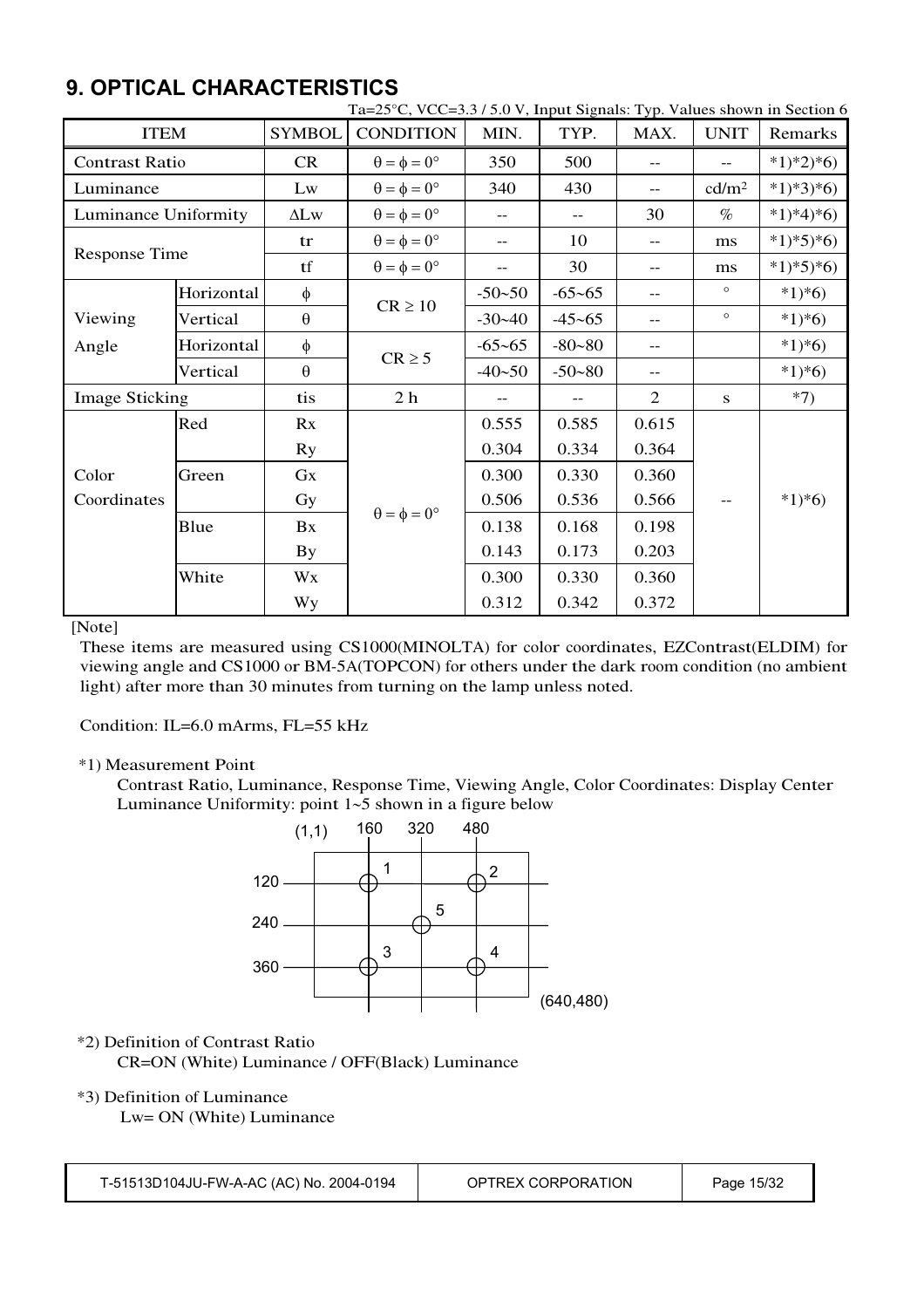- \*4) Definition of Luminance Uniformity  $\Delta$ Lw=[Lw(MAX)/Lw(MIN)-1]  $\times$  100
- \*5) Definition of Response Time White 90% 90% Luminance 10% Black 10%  $\begin{array}{c|c|c|c|c|c|c|c|c} \hline \text{tr} & \text{tr} & \text{tr} \end{array}$ \*6) Definition of Viewing Angle( $\theta$ , $\phi$ ) Upper $(+)$  $\phi$ θ  $Left(-)$  $\perp$  Right (+) LCD panel Lower $(-)$

\*7) Image Sticking

Continuously display the test pattern shown in the figure below for two-hours. Then display a completely white screen. The previous image shall not persist more than two seconds at 25°C.



TEST PATTERN FOR IMAGE STICKING TEST

| T-51513D104JU-FW-A-AC (AC) No. 2004-0194 | OPTREX CORPORATION | Page 16/32 |
|------------------------------------------|--------------------|------------|
|------------------------------------------|--------------------|------------|